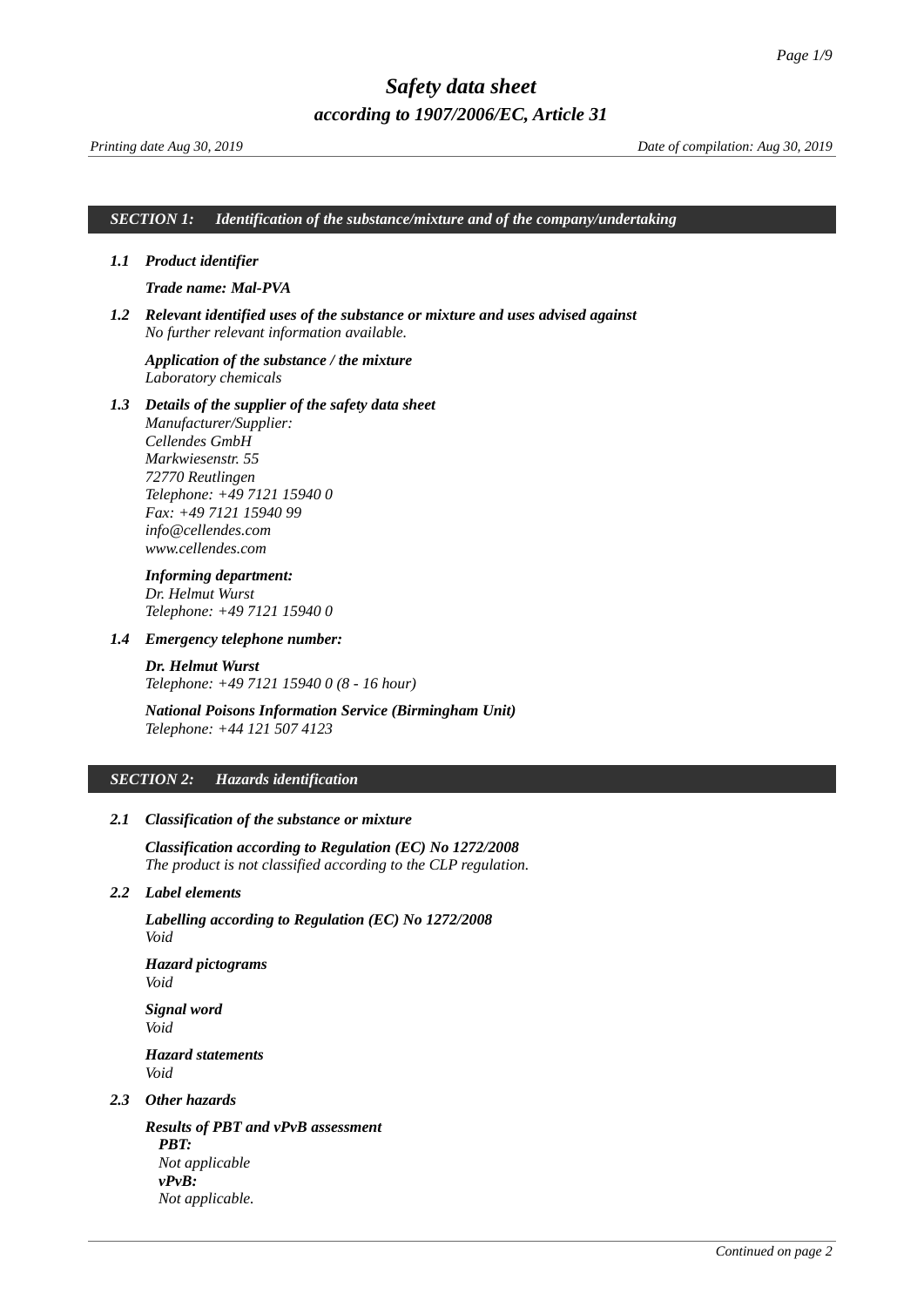### *Printing date Aug 30, 2019 Date of compilation: Mar 15, 2017*

### *Trade Name: [Mal-PVA](#page-0-0)*

*(continued from page 1)*

### *SECTION 3: Composition/information on ingredients*

### *3.1 Substance*

### *Description: modified polyvinyl alcohol*

### *Dangerous components: Void*

### *Additional information For the wording of the listed hazard phrases refer to section 16.*

### *SECTION 4: SECTION 4: First aid measures*

### *4.1 Description of first aid measures*

### *General information No special measures required.*

*After inhalation Seek medical treatment in case of complaints.*

### *After skin contact Instantly rinse with water.*

### *After eye contact*

*Rinse opened eye for several minutes under running water. Then consult doctor.*

### *After swallowing Seek immediate medical advice.*

*4.2 Most important symptoms and effects, both acute and delayed No further relevant information available.*

#### *Information for doctor*

*No particular measures are known - treat according to symptoms.*

*4.3 Indication of any immediate medical attention and special treatment needed No further relevant information available.*

### *SECTION 5: Firefighting measures*

### *5.1 Extinguishing media*

*Suitable extinguishing agents The product is not flammable*

*For safety reasons unsuitable extinguishing agents Not applicable*

*5.2 Special hazards arising from the substance or mixture No further relevant information available.*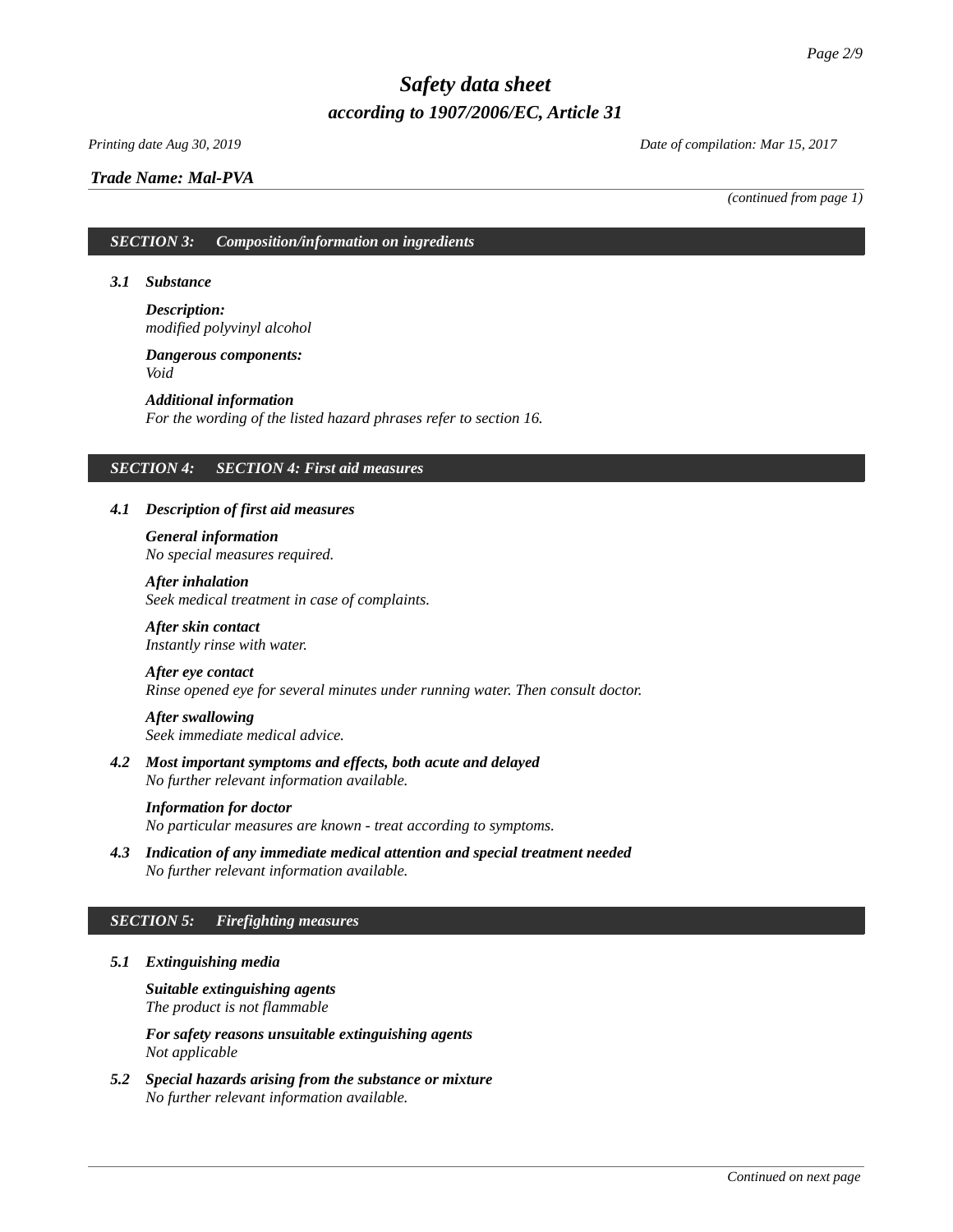### *Printing date Aug 30, 2019 Date of compilation: Mar 15, 2017*

*Trade Name: [Mal-PVA](#page-0-0)*

*(continued from page 2)*

### *5.3 Advice for firefighters*

### *Protective equipment:*

*No special measures required.*

### *SECTION 6: SECTION 6: Accidental release measures*

- *6.1 Personal precautions, protective equipment and emergency procedures Not required.*
- *6.2 Environmental precautions: No special measures required.*
- *6.3 Methods and material for containment and cleaning up: Absorb with liquid-binding material (sand, diatomite, acid binders, universal binders, sawdust).*
- *6.4 Reference to other sections See Section 7 for information on safe handling See Section 8 for information on personal protection equipment. See Section 13 for information on disposal.*

### *SECTION 7: Handling and storage*

*7.1 Precautions for safe handling No special measures required.*

> *Information about protection against explosions and fires: No special measures required.*

*7.2 Conditions for safe storage, including any incompatibilities*

### *Storage*

*Requirements to be met by storerooms and containers: Storage temeprature -70°C to -80°C Information about storage in one common storage facility: Not required. Further information about storage conditions: None. Storage class 12*

*7.3 Specific end use(s)*

*No further relevant information available.*

### *SECTION 8: Exposure controls/personal protection*

*Additional information about design of technical systems: No further data; see item 7.*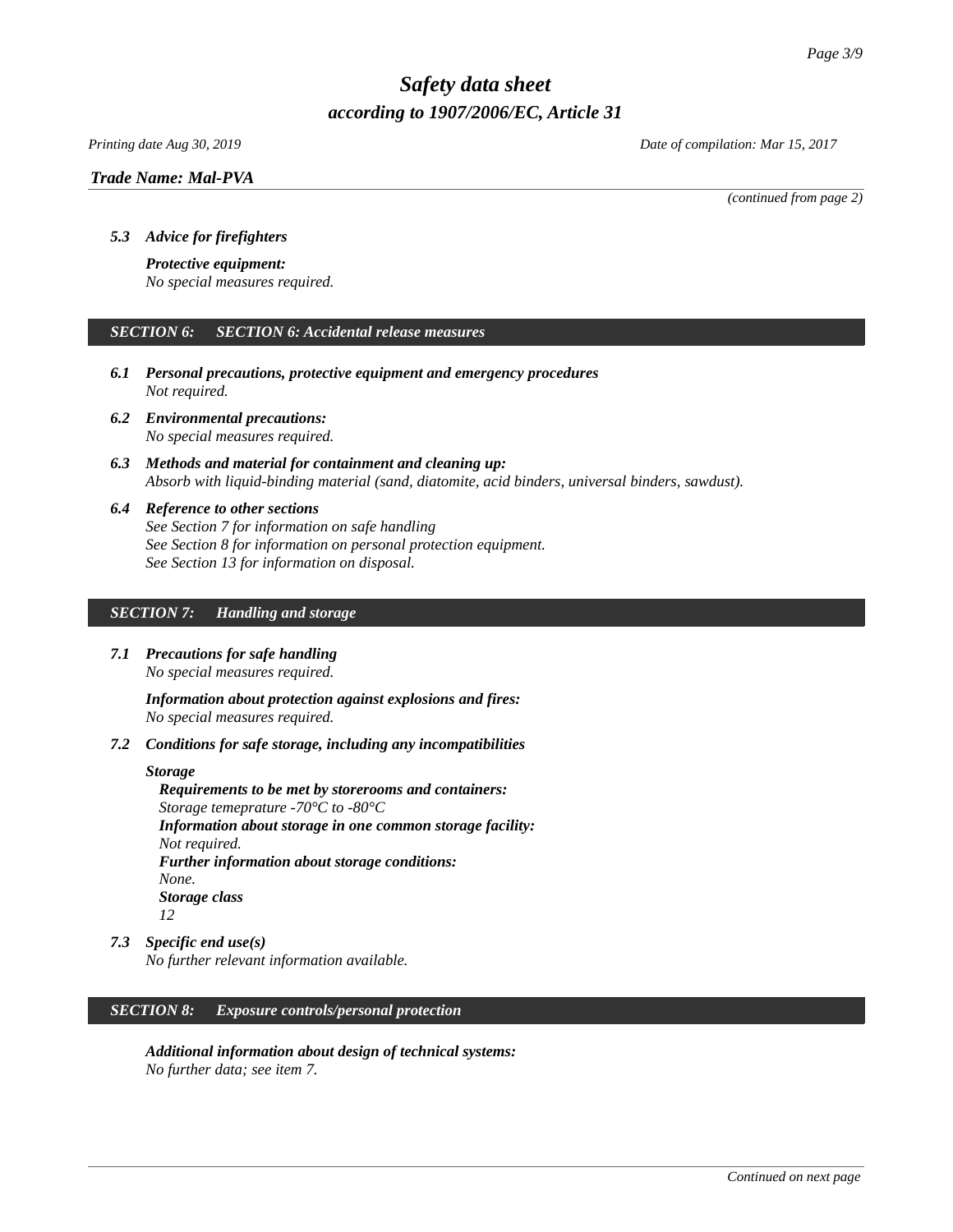*Printing date Aug 30, 2019 Date of compilation: Mar 15, 2017*

### *Trade Name: [Mal-PVA](#page-0-0)*

*(continued from page 3)*

### *8.1 Control parameters*

### *Components with limit values that require monitoring at the workplace:*

*The product does not contain any relevant quantities of materials with critical values that have to be monitored at the workplace.*

### *Additional information:*

*The lists that were valid during the compilation were used as basis.*

### *8.2 Exposure controls*

### *Personal protective equipment*

*General protective and hygienic measures The usual precautionary measures should be adhered to general rules for handling chemicals. Breathing equipment: Not required.*

*Protection of hands:*



*The glove material has to be impermeable and resistant to the product/ the substance/ the preparation. Selection of the glove material on consideration of the penetration times, rates of diffusion and the degradation*

#### *Material of gloves*

*Nitrile rubber, NBR Butyl rubber, BR*

### *Recommended thickness of the material:*

*≥0.10 mm*

*The selection of the suitable gloves does not only depend on the material, but also on further marks of quality and varies from manufacturer to manufacturer. As the product is a preparation of several substances, the resistance of the glove material can not be calculated in advance and has therefore to be checked prior to the application.*

### *Penetration time of glove material*

*The exact break trough time has to be found out by the manufacturer of the protective gloves and has to be observed.*

*As protection from splashes gloves made of the following materials are suitable:*

*PVC gloves*

*Not suitable are gloves made of the following materials: Strong gloves Leather gloves*





*Safety glasses recommended during refilling.*

*Not required. Body protection: Protective work clothing.*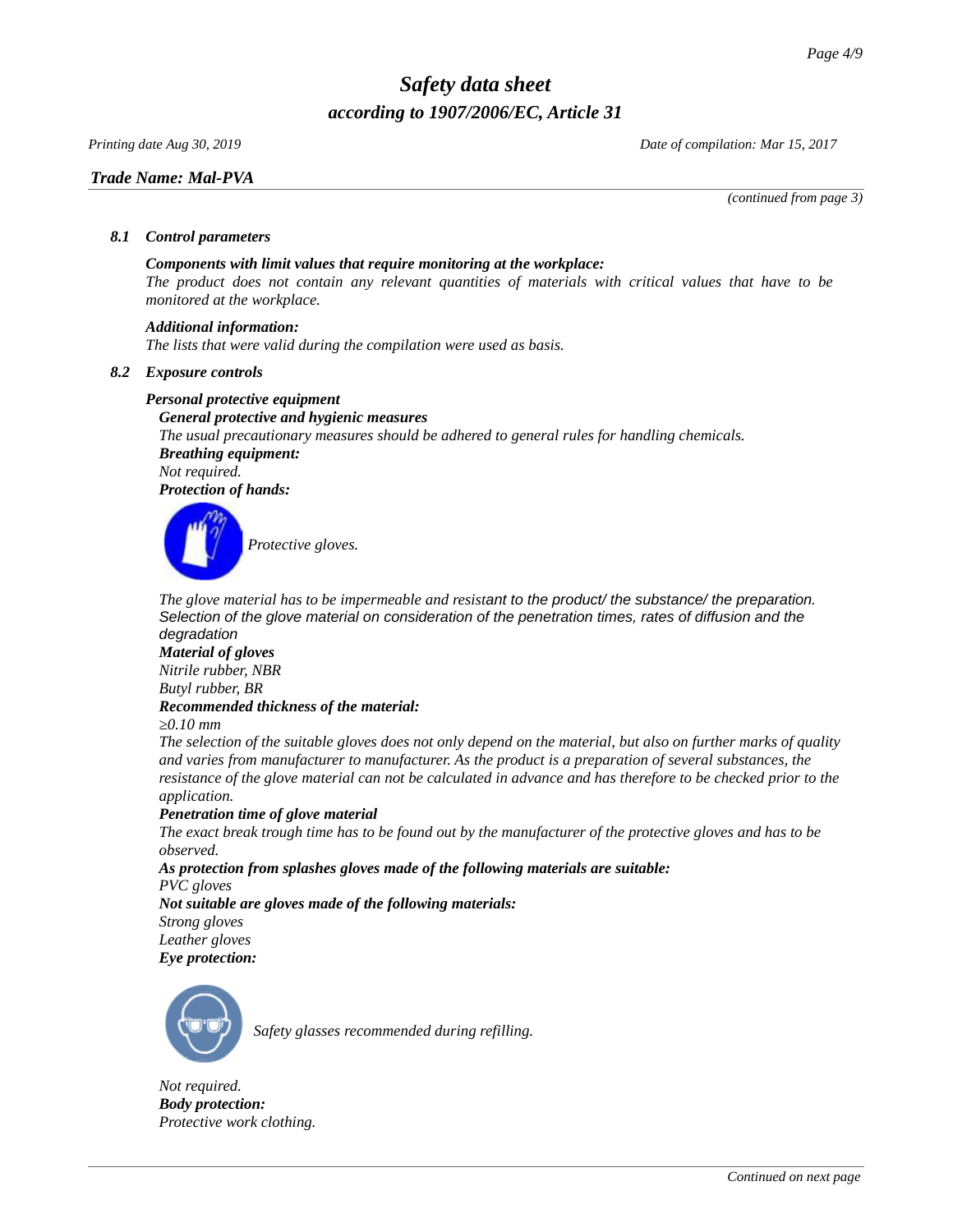### *Trade Name: [Mal-PVA](#page-0-0)*

*Printing date Aug 30, 2019 Date of compilation: Mar 15, 2017*

*(continued from page 4)*

## *SECTION 9: Physical and chemical properties*

### *9.1 Information on basic physical and chemical properties*

|     | <b>General Information</b>                                    |                                  |
|-----|---------------------------------------------------------------|----------------------------------|
|     | Appearance:                                                   |                                  |
|     | Form:                                                         | <b>Viscous</b>                   |
|     | Colour:                                                       | Clear                            |
|     | Odour:                                                        | Not determined                   |
|     | <b>Odour threshold:</b>                                       | Not determined.                  |
|     | pH-value:                                                     | $5 - 6$                          |
|     | Change in condition                                           |                                  |
|     | Melting point/Melting range:                                  | Not determined                   |
|     | Boiling point/Boiling range:                                  | $100^{\circ}C$                   |
|     | <b>Flash point:</b><br><b>Inflammability (solid, gaseous)</b> | Not applicable<br>Not applicable |
|     |                                                               |                                  |
|     | <b>Ignition temperature:</b>                                  |                                  |
|     | <b>Decomposition temperature:</b>                             | Not determined                   |
|     | Self-inflammability:                                          | Product is not selfigniting.     |
|     | Danger of explosion:                                          | Product is not explosive.        |
|     | <b>Critical values for explosion:</b>                         |                                  |
|     | Lower:                                                        | Not determined                   |
|     | <b>Upper:</b>                                                 | Not determined.                  |
|     | Vapour pressure at 20 $^{\circ}$ C:                           | $23$ $hPa$                       |
|     | <b>Density</b>                                                | Not determined                   |
|     | <b>Relative density</b>                                       | Not determined                   |
|     | <b>Vapour density</b>                                         | Not determined.                  |
|     | <b>Evaporation rate</b>                                       | Not determined                   |
|     | Solubility in / Miscibility with Water:                       | Fully miscible                   |
|     | Partition coefficient (n-octanol/water): Not determined       |                                  |
|     | <b>Viscosity:</b>                                             |                                  |
|     | dynamic:                                                      | Not determined                   |
|     | kinematic:                                                    | Not determined                   |
| 9.2 | <b>Other information</b>                                      |                                  |

*No further relevant information available.*

### *SECTION 10: Stability and reactivity*

### *10.1 Reactivity*

*No further relevant information available*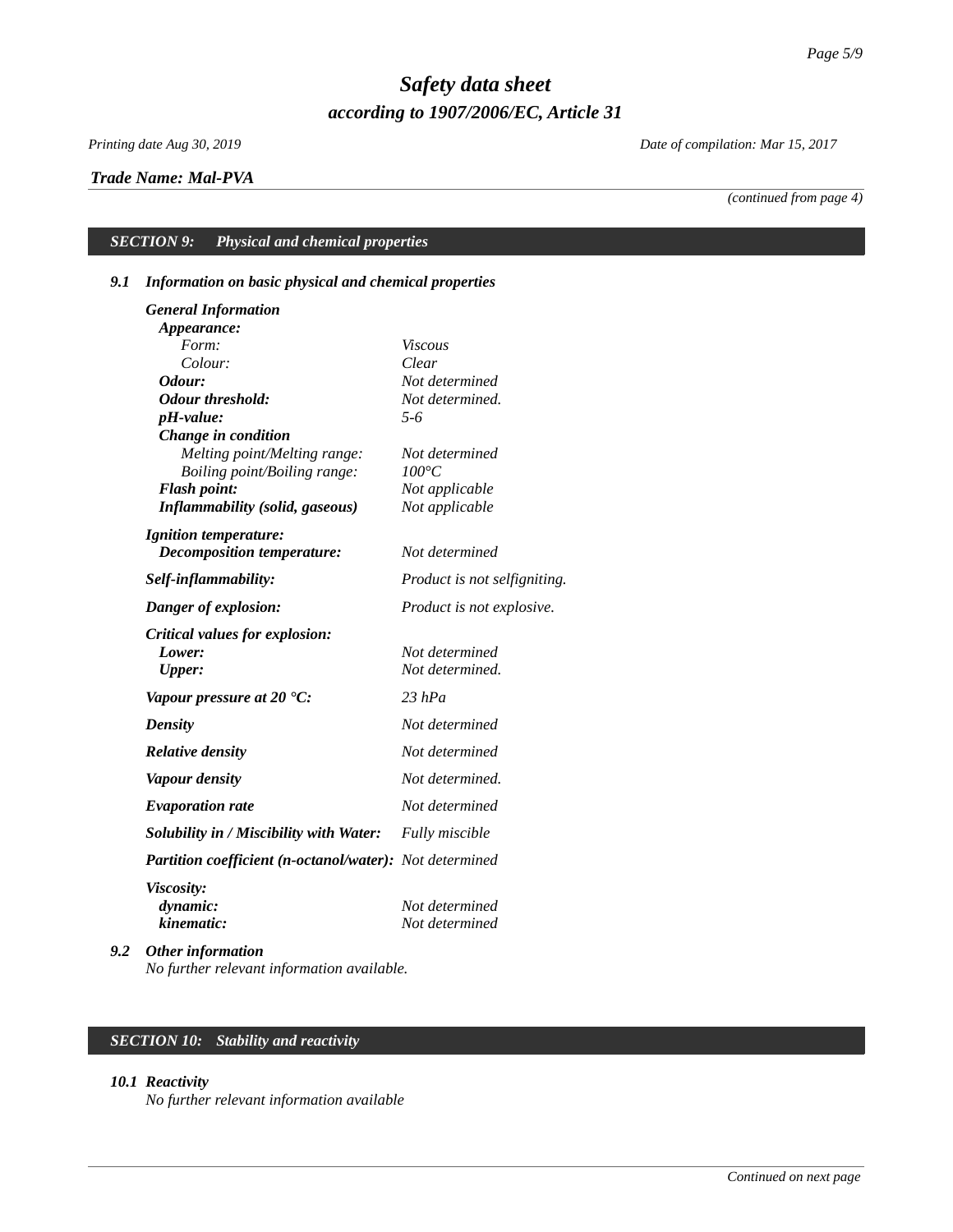### *Printing date Aug 30, 2019 Date of compilation: Mar 15, 2017*

### *Trade Name: [Mal-PVA](#page-0-0)*

*(continued from page 5)*

## *10.2 Chemical stability*

*Thermal decomposition / conditions to be avoided: No decomposition if used according to specifications.*

- *10.3 Possibility of hazardous reactions No dangerous reactions known*
- *10.4 Conditions to avoid No further relevant information available.*
- *10.5 Incompatible materials: No further relevant information available.*
- *10.6 Hazardous decomposition products: No dangerous decomposition products known*

### *SECTION 11: Toxicological information*

### *11.1 Information on toxicological effects*

*Acute toxicity*

*Based on available data, the classification criteria are not met.*

### *Primary irritant effect:*

*Skin corrosion/irritation Based on available data, the classification criteria are not met. Serious eye damage/irritation Based on available data, the classification criteria are not met. Respiratory or skin sensitisation Based on available data, the classification criteria are not met.*

### *CMR effects (carcinogenity, mutagenicity and toxicity for reproduction)*

*Germ cell mutagenicity Based on available data, the classification criteria are not met. Carcinogenicity Based on available data, the classification criteria are not met.*

### *Reproductive toxicity*

*Based on available data, the classification criteria are not met.*

### *STOT-single exposure*

*Based on available data, the classification criteria are not met.*

### *STOT-repeated exposure*

*Based on available data, the classification criteria are not met.*

### *Aspiration hazard*

*Based on available data, the classification criteria are not met.*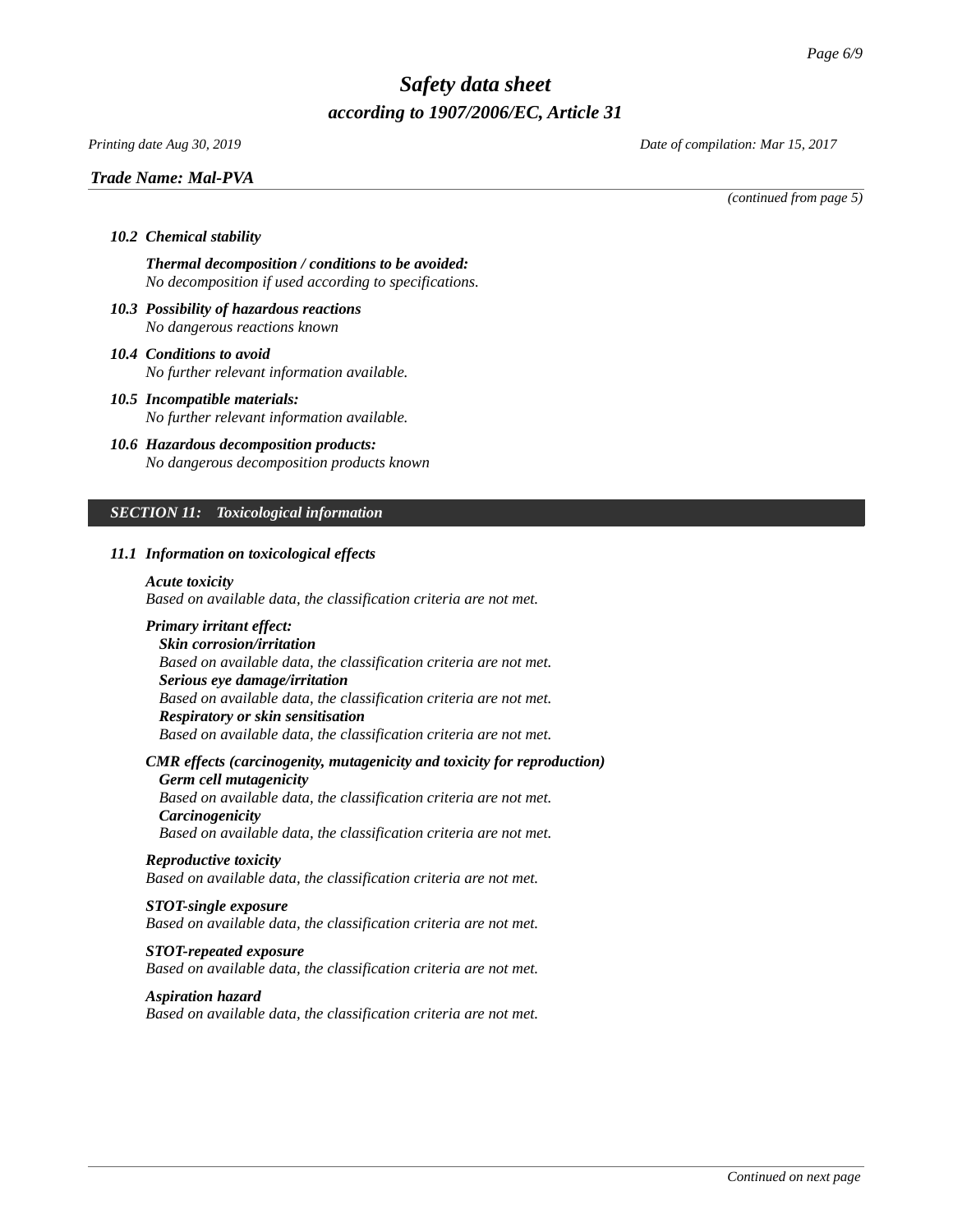# *Trade Name: [Mal-PVA](#page-0-0)*

*Printing date Aug 30, 2019 Date of compilation: Mar 15, 2017*

*(continued from page 6)*

### *SECTION 12: Ecological information*

### *12.1 Toxicity*

*Aquatic toxicity: No further relevant information available.*

- *12.2 Persistence and degradability No further relevant information available.*
- *12.3 Bioaccumulative potential No further relevant information available.*

### *12.4 Mobility in soil*

*No further relevant information available.*

### *Additional ecological information: General notes: Generally not hazardous for water.*

### *12.5 Results of PBT and vPvB assessment*

*PBT: Not applicable.*

*vPvB: Not applicable.*

### *12.6 Other adverse effects*

*No further relevant information available.*

### *SECTION 13: Disposal considerations*

### *13.1 Waste treatment methods*

#### *Recommendation*

*Smaller quantities can be disposed with household waste.*

| European waste catalogue |                                                                                      |  |
|--------------------------|--------------------------------------------------------------------------------------|--|
| <i>07 00 00</i>          | WASTES FROM ORGANIC CHEMICAL PROCESSES                                               |  |
| 07 07 00                 | wastes from the MFSU of fine chemicals and chemical products not otherwise specified |  |
| $070701*$                | aqueous washing liquids and mother liquors                                           |  |

## *Uncleaned packagings:*

### *Recommendation:*

*Disposal must be made according to official regulations.*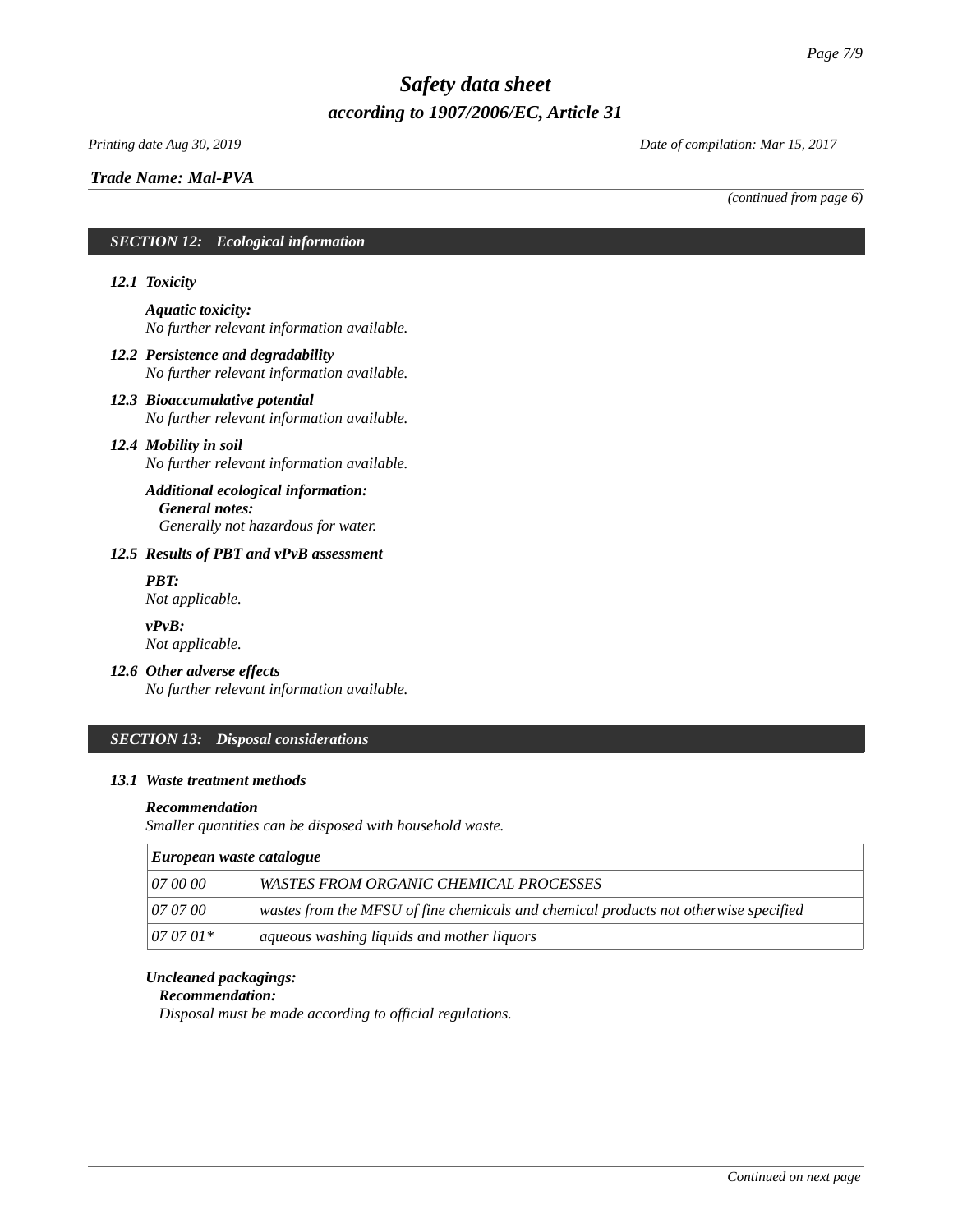### *Printing date Aug 30, 2019 Date of compilation: Mar 15, 2017*

*Trade Name: [Mal-PVA](#page-0-0)*

*(continued from page 7)*

### *SECTION 14: Transport information*

*14.1 UN-Number*

*ADR, ADN, IMDG, IATA Void*

*14.2 UN proper shipping name*

*ADR, ADN, IMDG, IATA Void*

*14.3 Transport hazard class(es)*

*ADR, ADN, IMDG, IATA Class Void*

*14.4 Packing group*

*ADR, IMDG, IATA Void*

- *14.5 Environmental hazards: Not applicable.*
- *14.6 Special precautions for user Not applicable.*
- *14.7 Transport in bulk according to Annex II of Marpol and the IBC Code Not applicable.*

### *Transport/Additional information:*

*Not dangerous according to the above specifications*

*UN "Model Regulation": Void*

### *SECTION 15: Regulatory information*

*15.1 Safety, health and environmental regulations/legislation specific for the substance or mixture*

*Directive 2012/18/EU Named dangerous substances - ANNEX I None of the ingredients is listed.*

*National regulations Water hazard class: Generally not hazardous for water.*

### *15.2 Chemical safety assessment:*

*A Chemical Safety Assessment has not been carried out.*